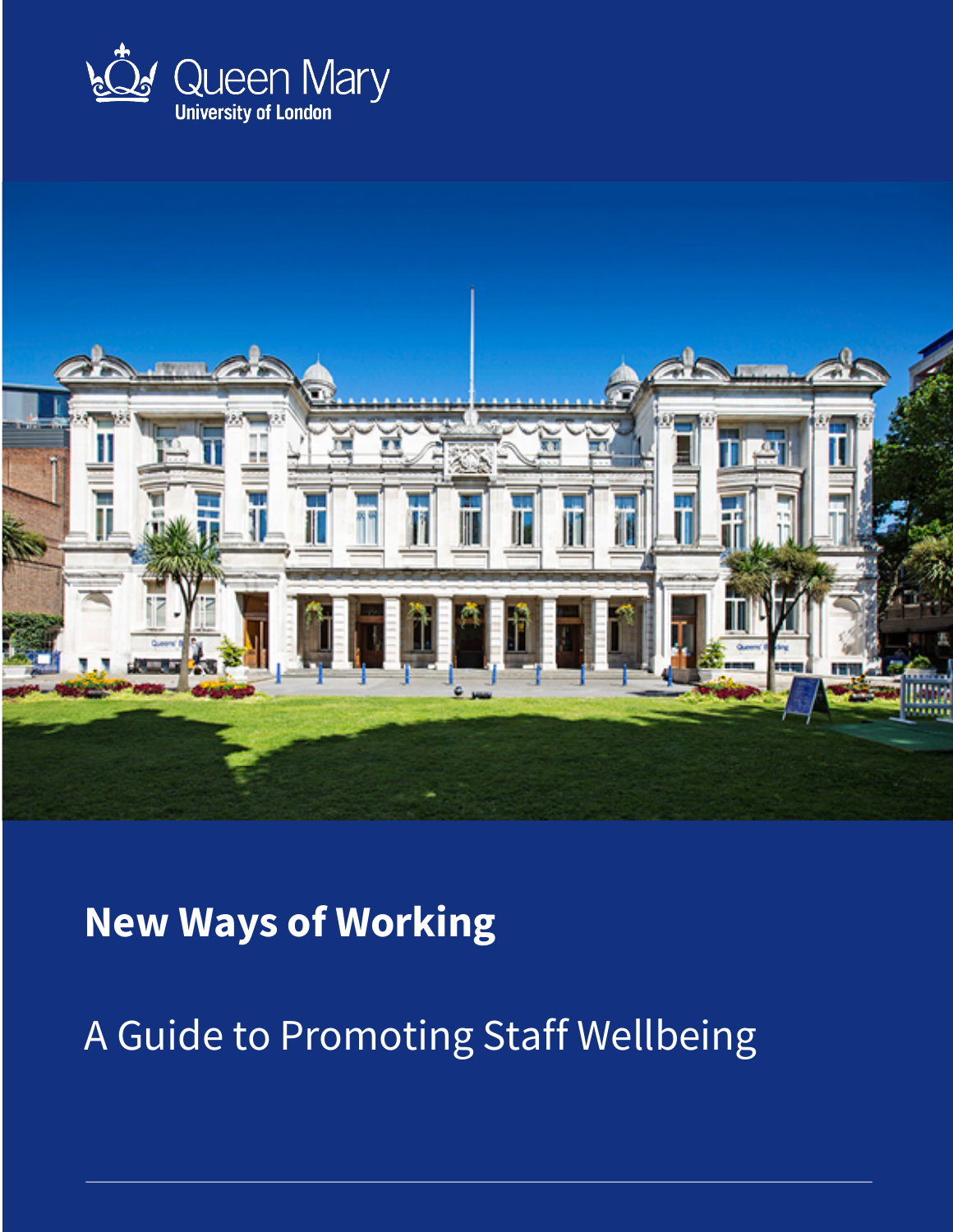# **Table of contents**

| Understanding wellbeing needs    |    |
|----------------------------------|----|
| Spotting the signs of stress     | 3  |
| Supporting each other            | 3  |
| Having wellbeing conversations   | 4  |
| Further guidance and signposting | -5 |
|                                  |    |

## **Understanding wellbeing needs**

Wellbeing is an overall balance of your environmental, social, emotional, mental, and physical health. Wellbeing is a changing state of how a person evaluates their life in a moment in time. There is no 'one size fits all' approach.

Increasingly, it is recognised that managers have a central role to play in promoting good mental health and wellbeing in the workplace. Discussing wellbeing can be difficult to initiate with colleagues so we have drawn together some tools to support these conversations. This support is vital, especially when introducing new ways of working.

Stress can impact wellbeing in the workplace. By understanding the sources of workplace stress, colleagues and managers can we support each other to promote individual wellbeing.

According to the CIPD Health and Wellbeing Survey Report (2020), the main causes of employee stress include:

- Workloads/volume of work
- Management style
- Relationships with family, friends, and colleagues
- Personal illness or health issues
- Pressure to meet targets or deadlines

Other factors that impact individual stress levels might be:

- Change in working practice/pattern/environment (e.g., new ways of working or office relocation)
- Change in homelife situation (e.g., moving home or change in living circumstances)
- Change in the department or institution (e.g., restructure or team members leaving/starting)
- Individual factors out of their control (e.g., personality, self-confidence, and resilience)

Managers can explore ways to manage team stress by exploring the Wellbeing Essentials Toolkit and understand your role as a manager to mitigate work-place stress, for example:

- Demonstrate good practice by identifying the risk factors
- Continue to assess the situation on a regular basis
- Promote active discussion to help agree on practical improvements that can be made
- Focus on the underlying causes of stress and their prevention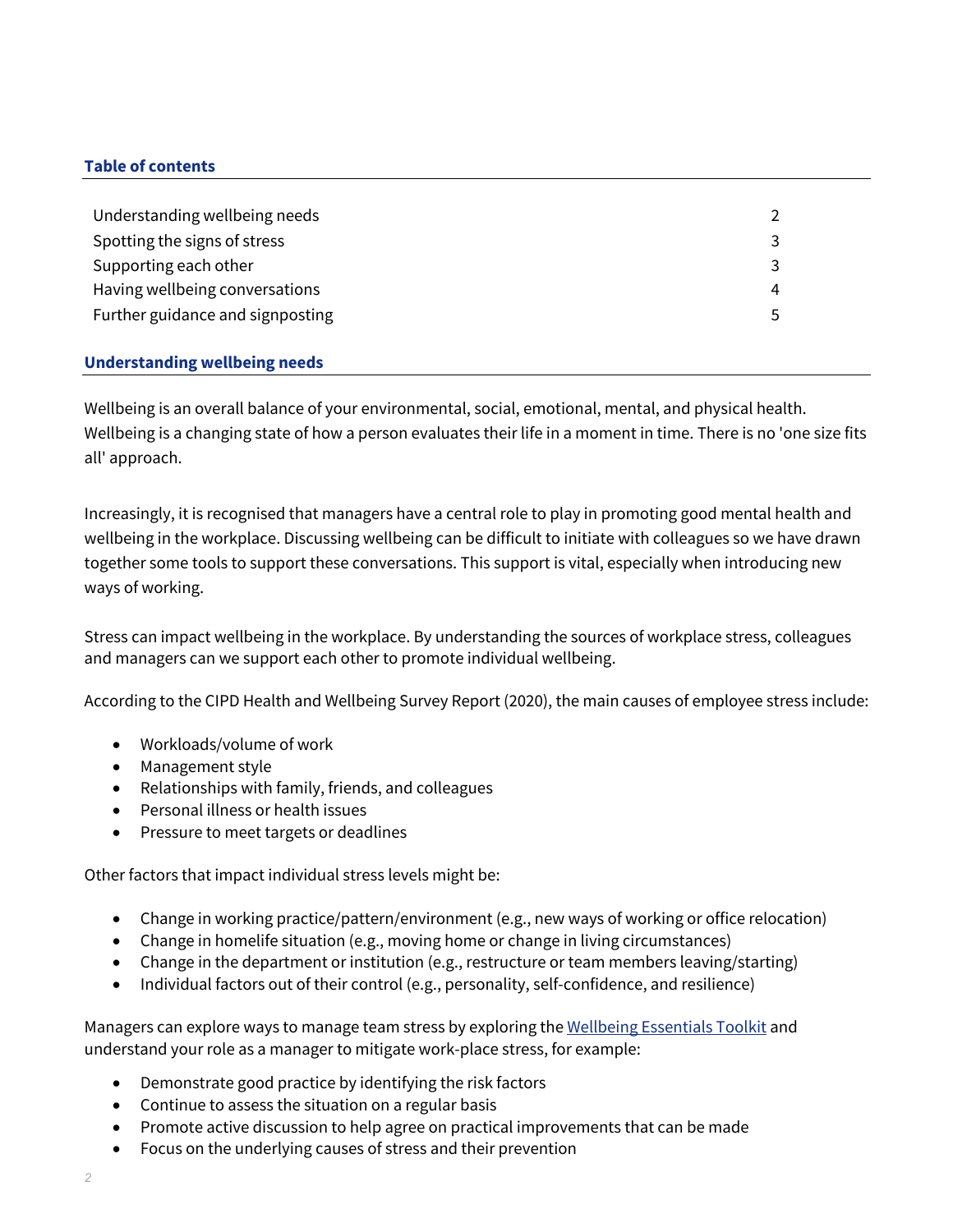# **Spotting the signs of stress**

If colleagues start acting differently, it can be a sign they are stressed. Managers should look out for signs of stress in teams and consider whether the stress could be linked to work pressure. Acting early can reduce the impact of pressure and make it easier to reduce or remove the causes.

If managers are worried that a colleague is showing some of these signs, they should encourage them to contact our Employee Assistance Programme for free, confidential advice and counselling.

A change in the way someone acts can be a sign of stress, for example they may:

- Take more time off work
- Arrive late to work or disengage during meetings
- Show signs of being anxious or nervous

You may notice a change in the way someone thinks or feels, for example they may:

- Be more withdrawn
- Be more hyperactive
- Lose motivation, commitment, or confidence
- Be more tearful, sensitive, or aggressive

If there is something wrong at work, managers can assess the risks of work-related stress in their team and take action to protect staff by using the **HSE Management Standards** approach.

#### **Supporting each other**

An essential building block for supporting workplace wellbeing is the ability to have open, authentic conversations about mental health in the workplace, both individually and on a strategic level – this is more important now than ever as we move to new ways of working.

It's important to note that we all have mental health which impacts:

- How we think, feel and act
- The decisions we make
- Ourselves and our relationships
- How we experience life events

There are many factors that impacting workplace stress, for example:

- Job role change (e.g., change in role and responsibilities)
- Work life balance (e.g., balancing homecare responsibilities and workload deadlines)
- Organisational change (e.g., departmental restructure)
- Individual factors (e.g., personality, self-confidence, resilience)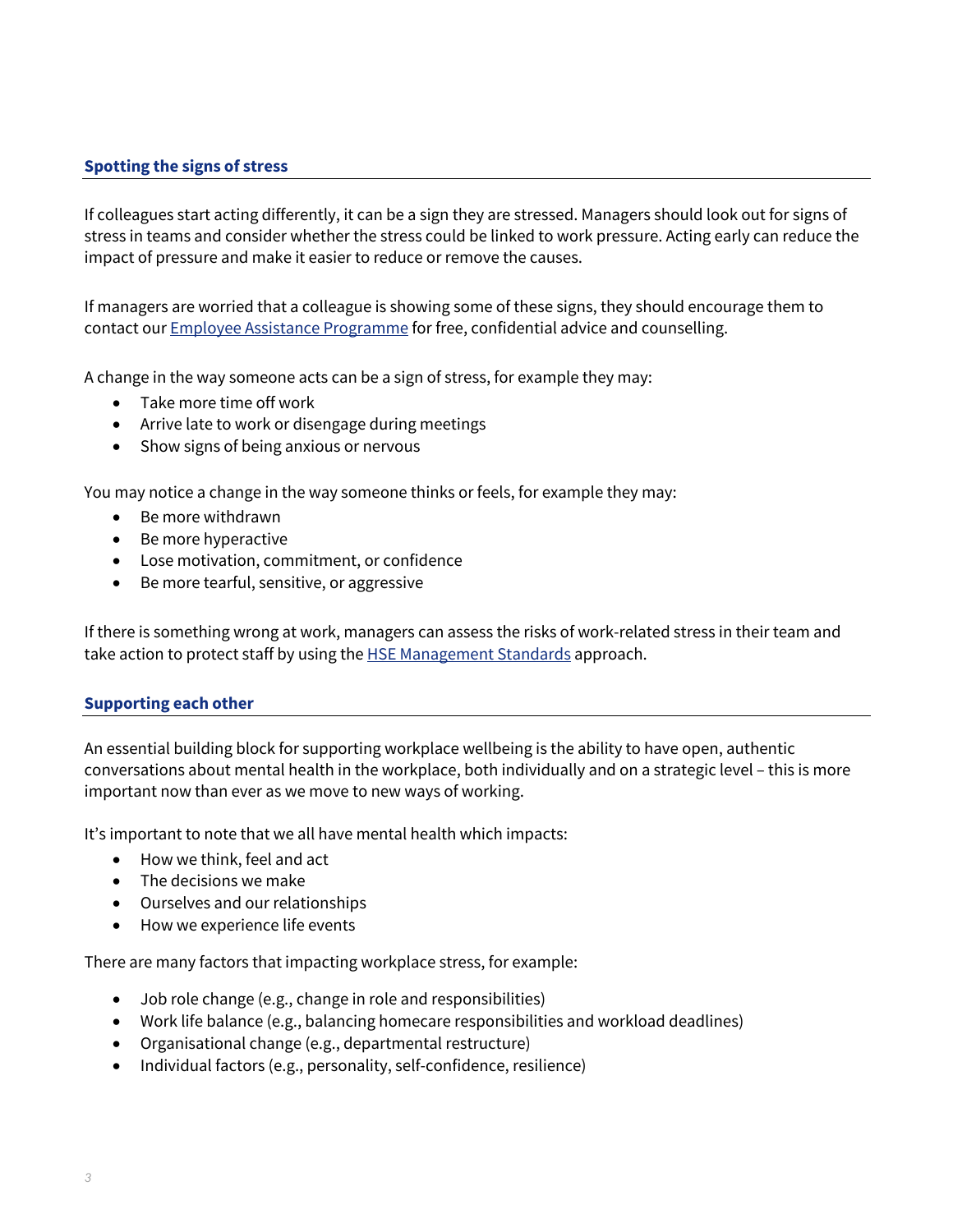Good mental health at work and good management go hand in hand. Refer to the following support mental health at work guide to:

- Manage your own mental health at work
- Reach out to a colleague in distress
- Make your workplace more mentally healthy

# **Having wellbeing conversations**

According to the CIPD Health and Wellbeing at Work Survey Report (2020) heavy workloads remain a main contributor of increased stress levels. It is important to recognise the physical, mental and emotional aspects of stress, and that there are many strategies to help manage these stressors.

Managers can take steps to identify and reduce stress at work and support colleagues by doing the following:

- Check in regularly (weekly, bi-weekly, or monthly), virtually and/or in-person
- Ask about wellbeing during 1-on-1 meetings and make space for social 'team-time'
- Look out for and recognise the signs of stress in yourself and others
- Tackle unhealthy working habits such as working beyond contracted hours
- Help to review workloads by asking about capacity to decrease/increase workload
- Promote wellbeing opportunities and allow colleagues to prioritise their own wellbeing
- Undertake wellbeing action plans to understand how managers can help
- Review your own management style and try to manage by outcomes rather than output

See the conversational prompts below to practice having conversations around wellbeing:

|  | What if you notice some changes? |  |
|--|----------------------------------|--|
|--|----------------------------------|--|

Set time and space aside Let them lead the conversation Don't try to diagnose or second guess Ask open questions Ask about their coping strategies Listen actively and non-judgementally Signpost them to further support Maintain your boundaries

## **How do you start the conversation?**

| How are you?                |
|-----------------------------|
| No, really, how are you?    |
| How are you feeling?        |
| I have noticed              |
| How are feeling right now?  |
| What support do you need?   |
| How can I/we help you?      |
| Who else can help?          |
| What have you tried so far? |

If you are responding to disclosure, there are things we can do to support further:

- Avoid diagnosing mental health illness and instead ask what support they need
- Discuss with them what (if any) information they can share
- Give reassurance and encourage people to ask for support
- Seek advice yourself (from HR advisors and Occupational Health)
- Maintain confidentiality and refer to your local Mental Health First Aider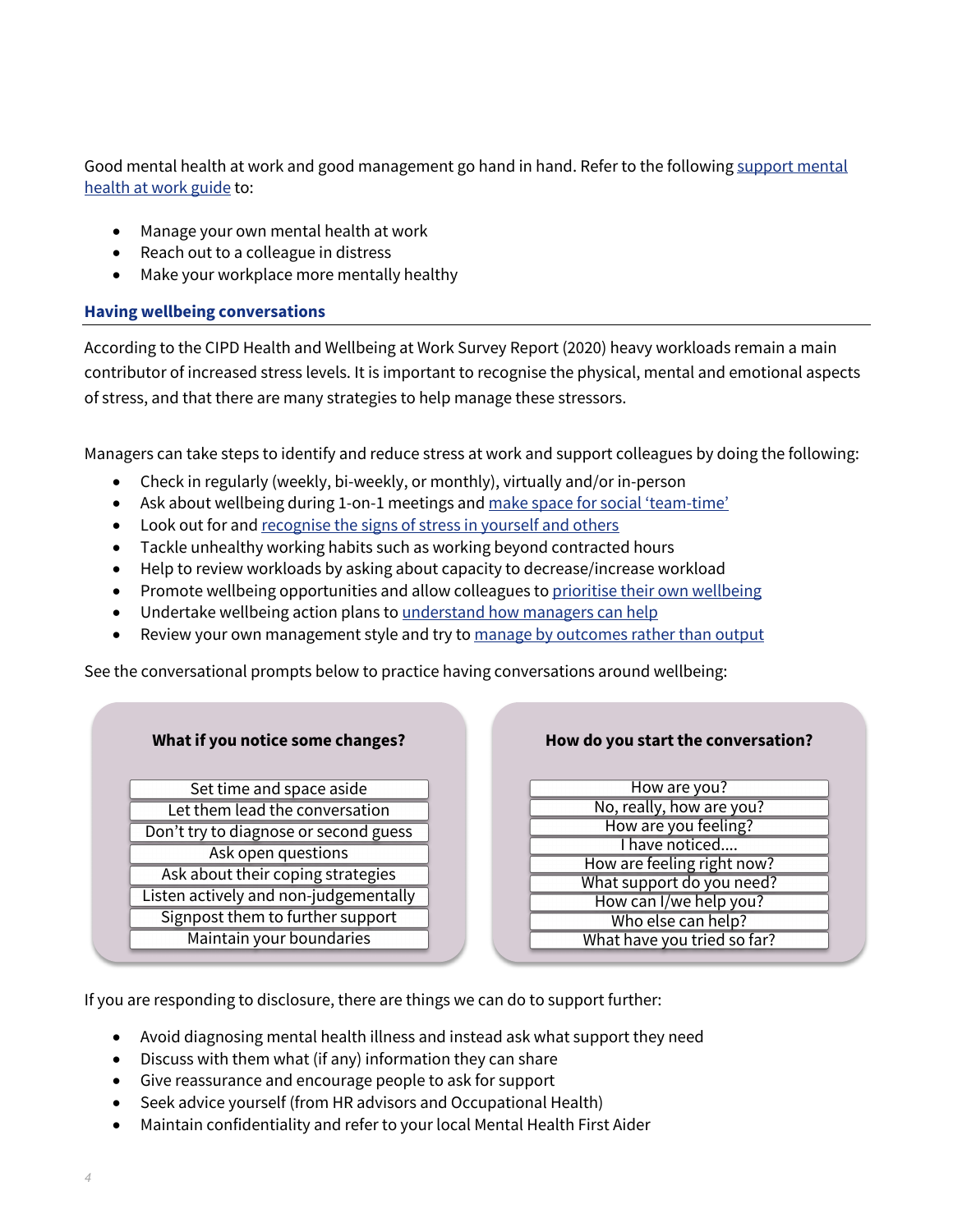#### **Further guidance and signposting**

Supporting your transition back to campus:

- Working on campus guidance
- Return to campus conversations
- Sensitive and supportive conversations

Promoting staff mental health and wellbeing:

- Mental Health First Aiders
- Dignity and Respect Champions
- Free advice and counselling

# Optimising communication for hybrid working:

- Understand the right communication tool
- Management tools for remote working
- Staff tools for remote working

# Developing yourself and others:

- Explore the benefits of having a workplace coach
- Developing leadership behaviours for yourself and others
- Preventing work-related stress in teams

# **Wellbeing support for managers**

- •Training to have wellbeing conversations: Wellbeing for **Managers**
- •Toolkits to support managers and supervisors: Manager's **Essentials**
- •Training for researchers and their managers: Researcher Wellbeing

# **Wellbeing support for staff**

- •Training for academic and professional services staff: Staff Wellbeing
- •Health and wellbeing elearning modules: Wellbeing for Researchers
- •Challenging inappropriate behaviour workshops: Active Bystander

# **Wellbeing support 1-on-1**

- •Coaching and mentoring initiatives: Request a workplace coach
- •Our values in action framework: Values in Action
- •Internal conflict resolution offering: Request an independent mediator